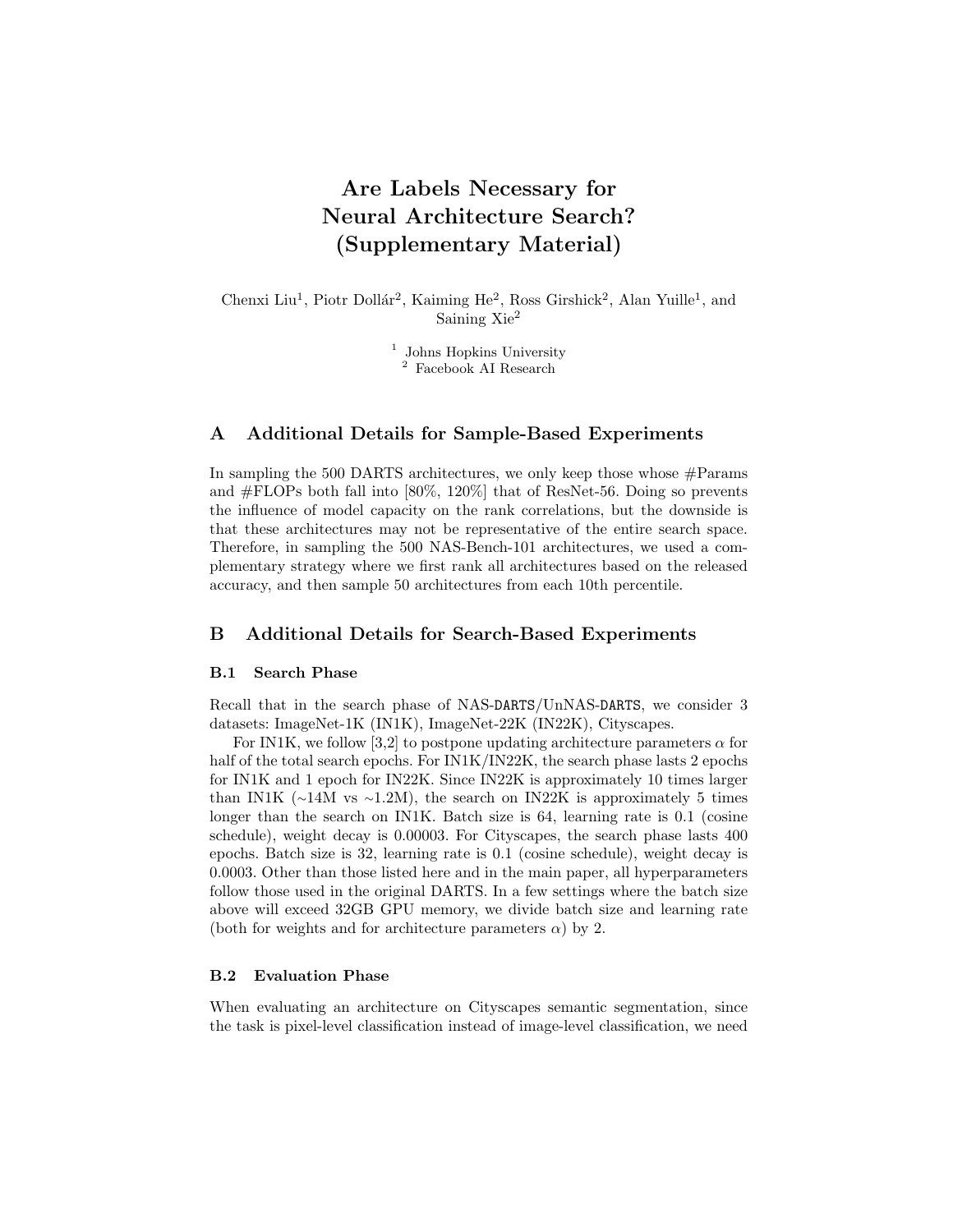to make minimal but necessary modifications. Different from the network used in IN1K classification, we (1) replace the last stride 2 layer with stride 1, to increase spatial resolution; and (2) remove the global average pooling and replace the fully connected classifier with the Atrous Spatial Pyramid Pooling (ASPP) module [1] followed by bilinear upsampling to produce per-pixel classification at the original resolution. These are the same modifications the segmentation framework DeepLabv3 [1] made to a ResNet backbone.

# C NAS-DARTS and UnNAS-DARTS Architectures

Here we visualize all the NAS-DARTS and UnNAS-DARTS cell architectures: searched on ImageNet-1K (Figure 1), ImageNet-22K (Figure 2), Cityscapes (Figure 3).



(a) NAS Supv.Cls (b) UnNAS Rot (c) UnNAS Color (d) UnNAS Jigsaw

Figure 1: Cell architectures (normal and reduce) searched on ImageNet-1K.

## References

- 1. Chen, L.C., Papandreou, G., Schroff, F., Adam, H.: Rethinking atrous convolution for semantic image segmentation. arXiv:1706.05587 (2017)
- 2. Chen, X., Xie, L., Wu, J., Tian, Q.: Progressive differentiable architecture search: Bridging the depth gap between search and evaluation. In: ICCV (2019)
- 3. Liu, C., Chen, L.C., Schroff, F., Adam, H., Hua, W., Yuille, A.L., Fei-Fei, L.: Autodeeplab: Hierarchical neural architecture search for semantic image segmentation. In: CVPR (2019)